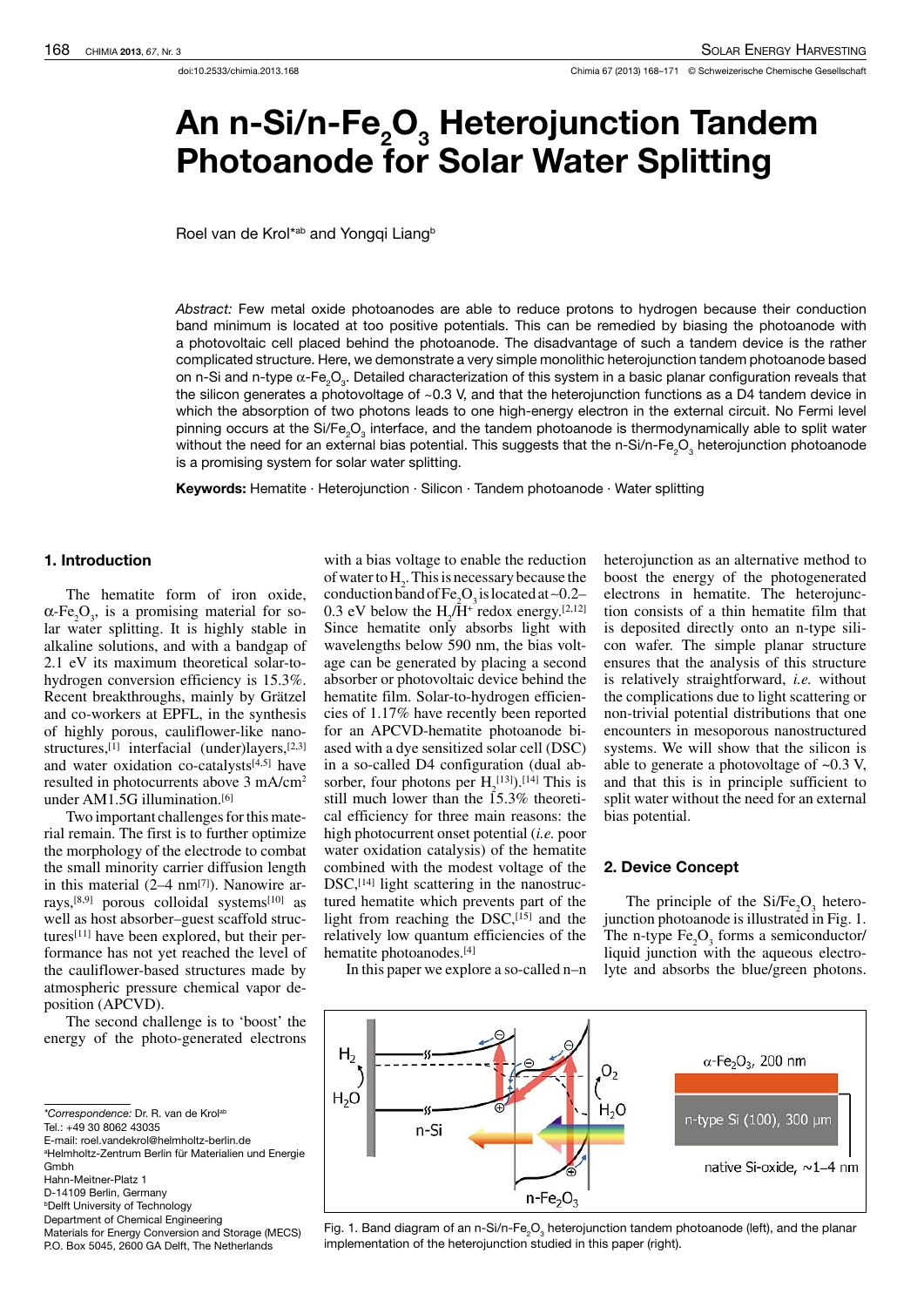The red photons are transmitted and subsequently absorbed in the n-type silicon. Since silicon has a lower work function than hematite (*vide infra*), an n–n heterojunction is formed at the Si/hematite interface and the resulting field in the silicon separates the electrons and holes. The photogenerated holes in the silicon recombine with the photo-generated electrons in the  $Fe<sub>2</sub>O<sub>3</sub>$  at the interface. The diagram in Fig. 1 clearly shows that this is also a D4-type configuration; in fact, it is the simplest form of a D4 device for solar water splitting that one can imagine. The system works in a way that is similar to the Z-scheme formed by photosystemsI and II in the natural photosynthesis process.

It should be noted that a thin native  $\text{SiO}_x$  layer between the silicon and the hematite is always present. In our case this is unavoidable since the hematite is deposited by spray deposition at elevated temperature in ambient air. Hence, no efforts are made to remove the native oxide. Presumably, electron-hole recombination at the  $Si/Fe<sub>2</sub>O<sub>3</sub>$  interface will take place within this layer.

#### 3. Experimental

Thin films of undoped  $Fe<sub>3</sub>O<sub>3</sub>$  were deposited onto n-type Si substrates (phosphorus-doped, 10–20 Ω.cm, (100)-orientation) by spray pyrolysis of a solution of  $0.04$  M Fe(AcAc)<sub>3</sub> in a mixed solvent of ethyl acetate and ethanol (2:1). The deposition was carried out using a glass pneumatic atomizer (CAMAG, 022.6100) with compressed air as a carrier gas. To avoid large fluctuations of the temperature during spraying and to give the solvent enough time to evaporate, the deposition was carried out using a 15 s on – 45 s off cycle. The substrate temperature was 400 °C; at this temperature, further thermal growth of the Si native oxide layer is negligible. Control samples of  $\alpha$ -Fe<sub>2</sub>O<sub>2</sub> were deposited on conducting glass (FTO, TEC15, Libbey-Owens-Ford).<sup>[16]</sup>

Photoelectrochemical measurements were carried out in a three-electrode cell made of Teflon, with a fused silica window through which the sample can be illuminated.[17] A 1.0 M KOH aqueous solution (pH 13.6) was used as the electrolyte. A Ga-In eutectic alloy was used to form an Ohmic back-contact to the silicon. The potential of the working electrode ( $\varnothing$  6 mm, 0.283 cm<sup>2</sup>) was controlled by an EG&G 283 potentiostat (Princeton Applied Research). An Ag/AgCl electrode (REF321, Radiometer Analytical) and a coiled Pt wire were used as the reference and counter electrodes, respectively. In the rest of the paper, all potentials are converted to the reversible hydrogen scale (RHE).<sup>[17]</sup>

The I-V curves were measured at a scan rate of 20 mV/s, or 4 mV/s if chopped illumination was used. An array of 19 LEDs (375 nm, Roithner Lasertechnik) was used as a UV light source, and focussing onto the sample with a quartz lens gave an intensity of ~1 mW/cm<sup>2</sup> . Red light illumination was provided by a 635 nm diode laser module (5 mW, Coherent), attenuated by metal-film neutral density filters (Melles Griot) to give intensities between 100 nW/  $\text{cm}^2$  and 10 mW/cm<sup>2</sup>.

#### 4. Results and Discussion

To investigate the basic characteristics of the  $Si/Fe<sub>2</sub>O<sub>3</sub>$  junction, current–voltage measurements have first been carried out in the dark (Fig. 2A). At negative applied potentials, the onset for cathodic currents is shifted to ∼0.13 V more negative values compared to the  $FTO/Fe<sub>2</sub>O<sub>3</sub>$  control sample ( $\Delta V$  in Fig. 2A). This is largely due to the built-in voltage,  $V_{bi}$ , at the Si/ hematite junction (Fig. 2B) which hasto be overcome before current can start flowing in the forward direction (Fig. 2C). Under reverse bias conditions, (dark) electrochemical oxidation of water starts at ~1.7 V for the FTO/Fe<sub>2</sub>O<sub>3</sub> control sample. For the  $Si/Fe<sub>2</sub>O<sub>3</sub>$  sample, no anodic currents are observed since most of the potential drop falls across the silicon (Fig. 2D).

The fact that most of the applied potential falls across the silicon space charge region is due to its much smaller donor density ( $\sim$ 3×10<sup>14</sup> cm<sup>-3</sup>) compared to that of the  $Fe<sub>2</sub>O<sub>3</sub>$  (~2×10<sup>17</sup> cm<sup>-3</sup>).<sup>[2]</sup> One can also think of the system as two capacitances in series, so that the distribution of any change in the externally applied potential can be written as  $\Delta V_{SC,Si}/\Delta V_{SC,hematite} = C_{SC,hematite}/C_{SC,Si}$ Assuming a dielectric constant of 11.9 and a potential drop of 0.3 V within the silicon space charge under equilibrium conditions (*vide infra*), the corresponding space charge capacitance,  $C_{sc,si}$ , is ~9.6 nF/cm<sup>2</sup>. The equilibrium potential drop within the  $\alpha$ -Fe<sub>2</sub>O<sub>3</sub> space charge can be estimated from the difference between the pH (13.6) and its point of zero charge (pzc), which is 8.5.[18] This gives an upward band bending of  $(13.6–8.5) \times 59$  mV/pH = 0.30 V under open circuit conditions. Assuming a dielectric constant of 80,[12] this results in a space charge capacitance  $(C_{SC,Si})$  of  $\sim 0.64$  µF/cm<sup>2</sup> for the hematite film. The fraction of  $\Delta V_{total}$  that falls across the Si is given by  $\Delta V_{SC, SI} / (\Delta V_{SC, SI} + \Delta V_{SC,hematite})$  =  $640/(640 + 9.6) = 0.985$ . Hence, more than 98% of any change in the externally applied potential will fall across the silicon space charge.

To obtain a more accurate value of the band bending within the silicon at the Si/  $Fe<sub>2</sub>O<sub>3</sub>$  interface, the open circuit potential (OCP) was measured as a function of the



Fig. 2. (A) Dark voltammograms of a 200 nm Fe ${}_2\text{O}_3$  film deposited on FTO (black curve) and on n-type silicon (red curve). (B) Band diagram of the n-Si/n-Fe<sub>2</sub>O<sub>3</sub> heterojunction under equilibrium conditions in the dark. (C) Band diagram of the heterojunction in the dark under forward and (D) reverse bias.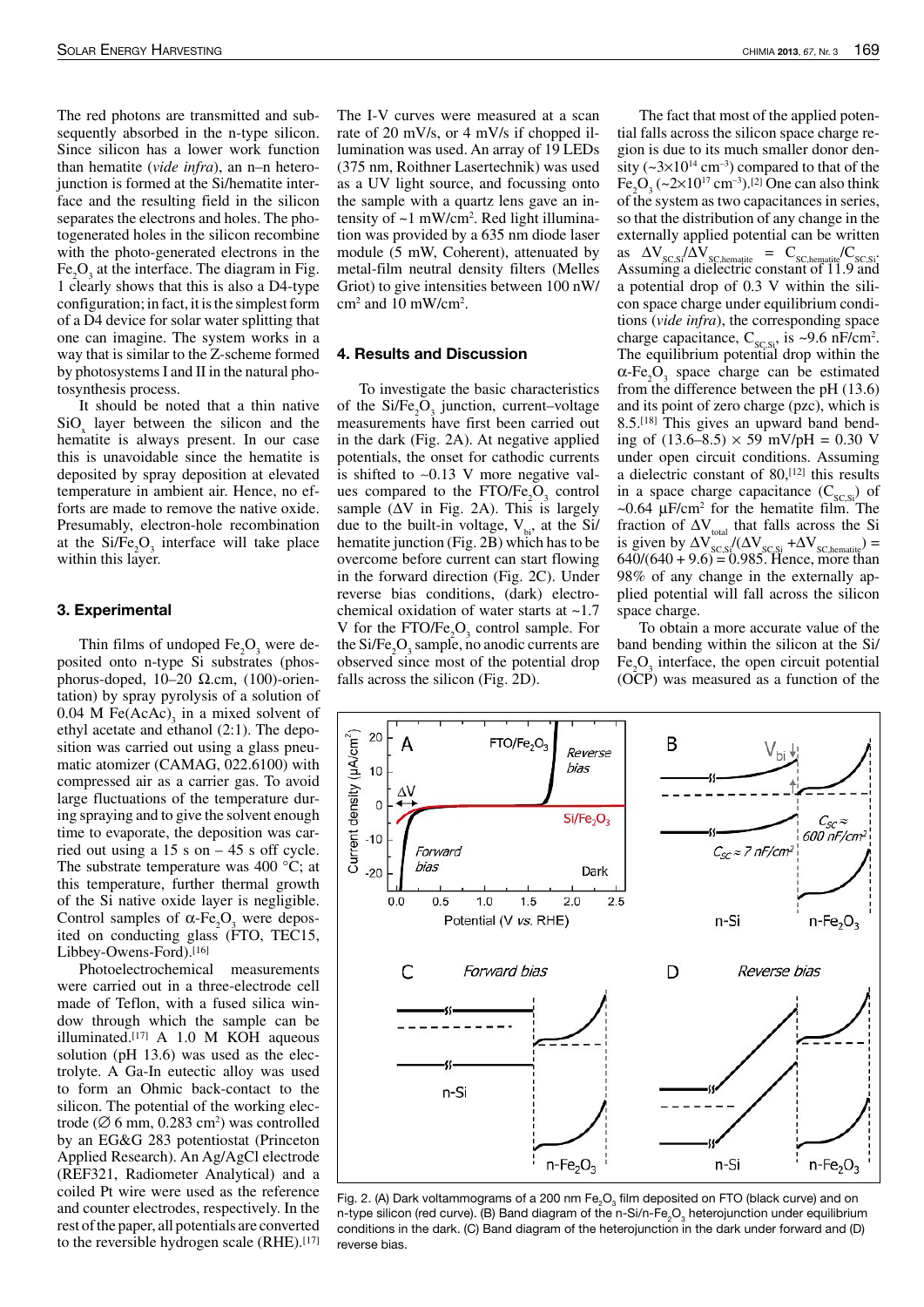

Fig. 3. Open circuit potential (OCP) as a function of light intensity for the n-Si/n-Fe<sub>2</sub>O<sub>3</sub> heterojunction under illumination with 635 nm light. Only the Si is excited, absorption in the α-Fe ${_{2} {\rm O}_{\rm 3}}$  is negligible. The inset shows the same data on a linear scale, indicating the OCP is close to its saturation value at the highest light intensities.

incident light intensity (Fig. 3). A wavelength of 635 nm (1.95 eV) was used to ensure that only the silicon is excited; no absorption occurs in the  $Fe<sub>2</sub>O<sub>3</sub>$  due to its larger bandgap  $(2.1 \text{ eV})$ . The OCP is close to saturation at the highest light intensities (inset Fig. 3), and is 0.30 V more negative than the value in the dark. This proves the presence of a photoactive junction in the silicon and shows that the maximum band bending in the silicon is ~0.30 V.

Another interesting observation from Fig. 3 is that the slope of the curve corresponds to an OCP change of 55 mV per decade change in light intensity. This is close to the theoretically expected value of 59 mV that follows from Eqn. (1) given by Rajeshwar for a single junction under illumination:[19]

$$
V_{OC} = \frac{kT}{e} \ln\left(\frac{i_{ph}}{i_0}\right) \tag{1}
$$

Here,  $i_{ph}$  is the photocurrent density due to the minority carriers (which is assumed to be proportional to the light intensity), and  $i_0$  is the exchange current density under equilibrium conditions in the dark. The small difference between the observed and the theoretical value of the slope implies that there is no Fermi level pinning at the interface. So despite the presence of the native oxide layer, the  $Si/SiO_\chi Fe_2O_3$  interface behaves in a nearly ideal fashion.

In an earlier study on spray-deposited hematite photoanodes made with the same spray recipe, we reported a flatband potential of  $+0.17$  V vs RHE.<sup>[2]</sup> This corresponds to an energy of ~4.7 eV below the vacuum level.For n-type silicon with a donor density  $(N_D)$  of  $\sim 3 \times 10^{14}$  cm<sup>-3</sup>, the work function is given by  $\chi_{A} + (E_{C} - E_{F}) = 4.05 + kT ln(N_{C})$  $N_{\rm p}$ )  $\approx$  4.36 eV ( $\chi_{\rm A}$  is the electron affinity and  $N_c$  is the effective density of states in the conduction band of  $Si$ ).<sup>[20]</sup> This gives a value of ~0.3 V for the difference between the Si and Fe<sub>2</sub>O<sub>3</sub> work functions, which matches very well with the value found for the maximum band bending in the  $Si/Fe<sub>2</sub>O<sub>3</sub>$ heteroiunction.

Fig. 4 shows the photocurrent as a function of applied potential under chopped illumination with the same 635 nm light source. Only transient current spikes are observed, the steady-state photocurrent is negligible. This is consistent with the proposed band diagram, shown again in the inset of Fig. 4. The photo-generated electrons in the silicon are driven to the backcontact by the built-in electric field, which causes the positive transient response. Transport of the holes, however, is blocked by the large valence band offset between the silicon and the hematite. The holes therefore recombine with conduction band electrons, which explains the negative current transients. Together with the data from Fig. 2A and Fig. 3, this conclusively proves the presence of a n–n heterojunction at the  $Si/Fe<sub>2</sub>O<sub>3</sub>$  interface.

Voltammograms for the n-Si $/n$ -Fe<sub>2</sub>O<sub>3</sub> heterojunction under continuous illumination are shown in Fig. 5. The currents are negligible in the dark and under 635 nm excitation, consistent with the results dis-

It is somewhat surprising that excitation with only 375 nm light gives a measurable photocurrent; according to the band diagram in Fig. 1, photo-excited electrons in  $Fe<sub>2</sub>O<sub>3</sub>$  should not be able to reach the back contact unless the silicon is also excited. With an  $Fe<sub>2</sub>O<sub>3</sub>$  absorption coefficient of  $3.5 \times 10^5$  cm<sup>-1</sup> at 375 nm,<sup>[21]</sup> only 0.09% of the incident photons will reach the silicon by transmission through the 200 nm  $Fe<sub>2</sub>O<sub>3</sub>$  film. The highest photocurrent that one could expect from these transmitted photons is 0.27 µA/cm<sup>2</sup> for the light intensity used (1 mW/cm<sup>2</sup>), assuming 100% quantum efficiency in the silicon. Hence, excitation of Si by un-absorbed 375 nm photons cannot explain the much larger current densities observed in Fig. 5. Instead, we tentatively attribute the photocurrent to thermal generation of carriers under strong depletion conditions. The photocurrent starts to increase at potentials >1.1 V *vs.* RHE. With an OCP of 0.83  $V_{RHE}$  (in the dark) and a built-in potential  $\overline{0.3}$  V, the total potential across the space charge region amounts to ~0.6 V, *i.e.* more than half the bandgap of silicon (1.12 eV). This will strongly increase the concentration of thermally generated holes in the valence band of the silicon, and may even

Fig. 4. Chopped-light voltammograms of a n-Si/n-Fe $_{2}$ O $_{3}$  heterojunction under 635 nm illumination. The inset on the right shows a magnification of the current transients. The bottom-left inset shows the band diagram that explains the transient response.

 $\mathbf 0$ Current (uA/cm<sup>2</sup>)  $-2$  $-4$ -6  $0.0$  $0.5$  $1.0$  $1.5$  $2.0$ 2.5 Potential (V vs. RHE)

cussed above. When exciting the  $Fe<sub>3</sub>O<sub>3</sub>$ with 375 nm light, a modest anodic photocurrent is observed (blue curve with  $\Phi_{635}/\Phi$  $\Phi_{375} = 0$ ). Under these conditions only the  $Fe<sub>2</sub>O<sub>3</sub>$  is excited, and the photo-generated electrons are conducted to the back-contact *via* the silicon.When illuminating with both 375 and 635 nm light, the photocurrentis much larger than the sum of the individual 375 nm and 635 nm photocurrents. Moreover, an  $\sim 0.3$  V cathodic shift of the photocurrent onset potential is observed when compared to the 375 nm curve. These observations prove that the  $Si/Fe<sub>3</sub>O<sub>3</sub>$ heterojunction indeed functions as a twophoton tandem device.



Fig. 5. Voltammograms of an n-Si/n-Fe<sub>2</sub>O<sub>3</sub> heterojunction in the dark and under illumination with 635 nm, 375 nm, and 375 nm + 635 nm light.